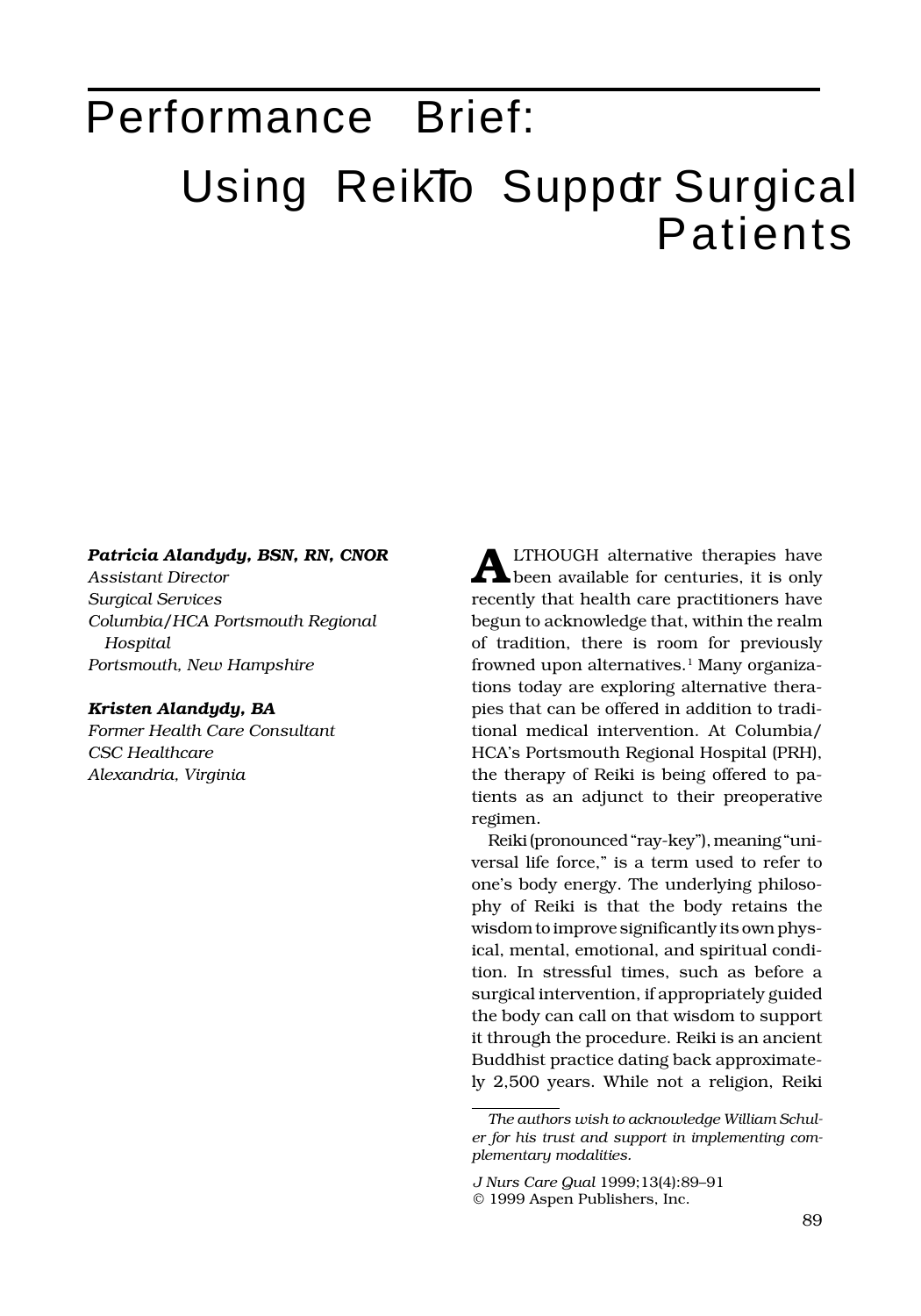honors the spirituality of the Body-Mind-Spirit connection. In the hospital setting the term is now used to refer to a specific treatment or intervention.

In a Reiki treatment, which involves noninvasive healing touch, energy is transferred to the patient through the hands of the practitioner in a sequence of methodical positions. The goal is to restore the body's energy to a state of balance, thus enhancing the body's natural ability to heal itself. Reiki invokes a profound relaxation response that lowers blood pressure, heart rate, and pulse. It also helps patients reduce their stress levels preoperatively and induces a calming effect that has helped decrease the amount of pain medication required postoperatively at this hospital. In 1998 at PRH, more than 872 patients chose the 15-minute Reiki treatment to settle and center themselves both before and after surgery.

The concept of Reiki was well received by the chief executive officer of PRH when he was initially approached. He was interested in cooperating in the initiation of the proposed community effort to introduce practitioners and laypeople to the concept. With his support for space and time, the assistant director of surgical services, who is also a Reiki Master, set up and conducted more than 1,500 hands-on teaching sessions in the community. She then discussed bringing Reiki treatments into the hospital with the vice president for patient affairs. After a core group of professionals who understood and supported Reiki as a complementary treatment was established, approval from the operating room committee went smoothly. In April 1997 the option of a 15-minute Reiki treatment preoperatively began to be offered to all patients (except those of one physician, who requested that his patients not be involved) who preregistered for surgery.

Since the introduction of Reiki to the surgical population, several other developments have taken place at PRH. In May 1998, practice guidelines and staff competencies were developed to support staff development and to ensure complete training of staff, consistency of treatments, and appropriate documentation. To meet the ever-growing demand for Reiki, a cadre of volunteers is presently being trained who will become Reiki treatment practitioners within the acute care setting. To preserve patient confidentiality, the volunteers will schedule and administer the treatment and then confer with the assigned nurse, who will document the completed treatment. Plans are also underway to introduce the concept of relaxation and the use of healing statements into the operative experience. Studies are being set up to begin to document the changes in use of pain medication and length of stay for patients who take advantage of these complementary treatments. This work has also resulted in the establishment of the Northern New England Complementary Care Consortium, which is fully supported by the New Hampshire Hospital Association. The consortium's goal is to bring complementary care modalities into the hospital setting with baseline standards and competencies and practice guidelines as well as insurance carriers' support for reimbursement.

Using the key steps of assessing organizational readiness, developing an educational plan, integrating alternative therapies into existing programs, and establishing a credentialing mechanism, this organization is now offering patients a helpful adjunct to their traditional medical regimens. The next step is to design, monitor, and evaluate the clinical outcomes.2 Although this organization has anecdotally noted less usage of pain medication, shorter lengths of stay, and increased patient satisfaction, it will now begin documenting these phenomena while continuing to conceptualize additional therapies to introduce.